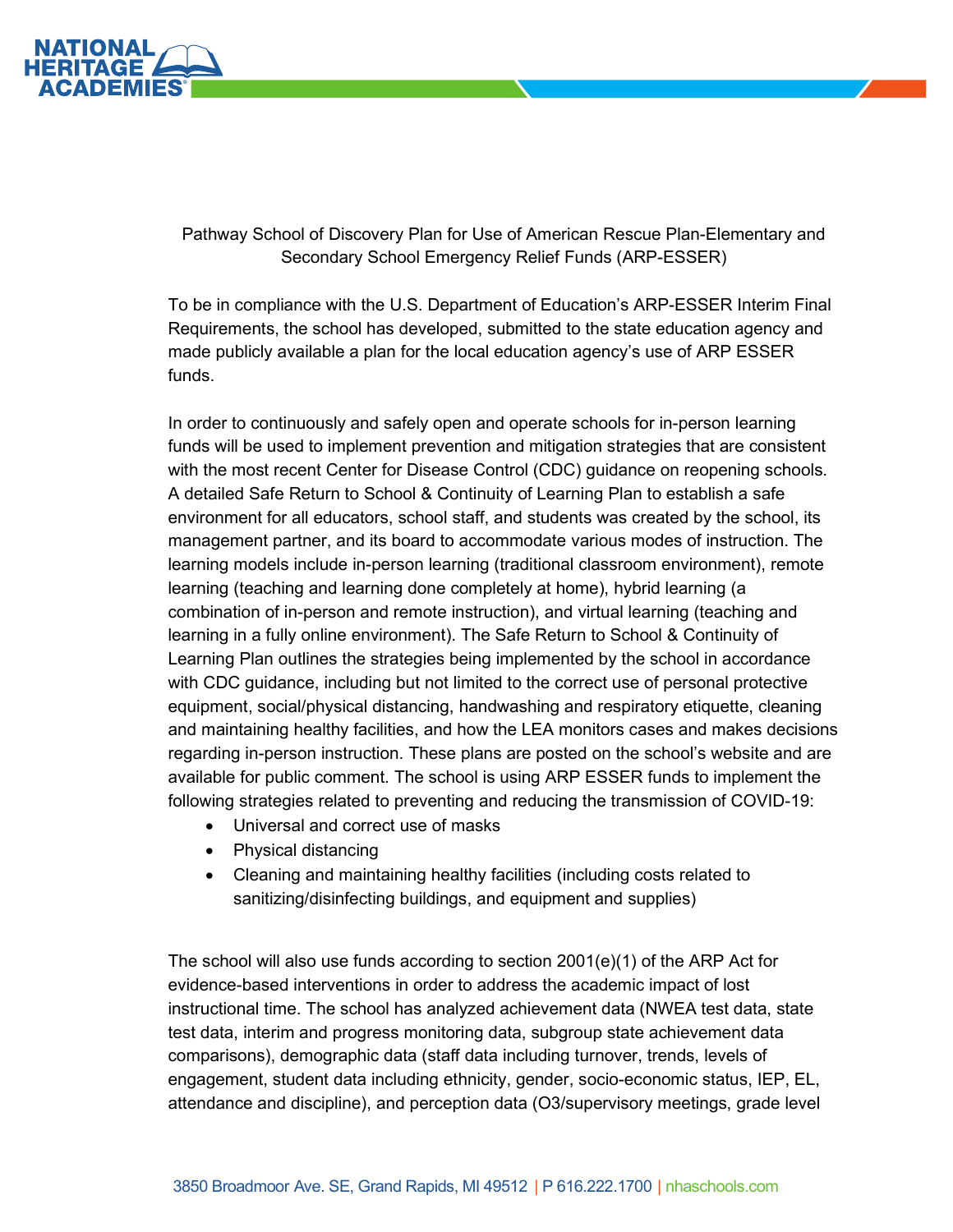team meetings, dean & instructional coach supports and classroom and leadership observations, parent, teacher, and staff surveys and/or feedback) to determine student needs caused by learning opportunity loss. Through the school's data analysis, the school has decided to implement the following strategies using ARP ESSER funds:

- Before & after school tutoring
- Summer learning programming
- Virtual learning

The school will spend its remaining ARP ESSER funds consistent with section 2001(e)(2) of the ARP Act through the following initiatives:

- Covering costs of specific activities, services, supports, programs, and/or targeted interventions for At-Risk Student Populations;
- Covering costs of bonuses for retaining educators and support personnel;
- Covering costs of library technology aides and educational technology coordinators to support staff, students, and families with effective use of technology;
- Providing connectivity (hot spots, outfitting the building with Wi-Fi, internet service, etc.) to the school and identified families;
- Providing devices (laptops, tablets, etc.) to staff and students for virtual learning and digital resources;
- Providing instructional resources for staff and students;
- Printing costs for learning packets;
- Providing software, subscriptions, licenses to staff, students, and families;
- Costs related to sanitizing/disinfecting buildings;
- Providing equipment and supplies (gloves, masks, PPE, cleaning supplies, etc.);
- Costs related to water filling stations;
- Creating and implementing a parent and family engagement platform;
- Creating and implementing a professional learning communities platform;
- Creating and implementing an out of school time learning platform;

The school will ensure that the interventions it implements will respond to the academic, social, emotional, and mental health needs of all students through the collection of progress monitoring data on an ongoing basis and through student benchmarking data. Students are benchmarked at the beginning of the school year, mid-year, and the end of the school year to measure achievement. The school is also collecting data for staff and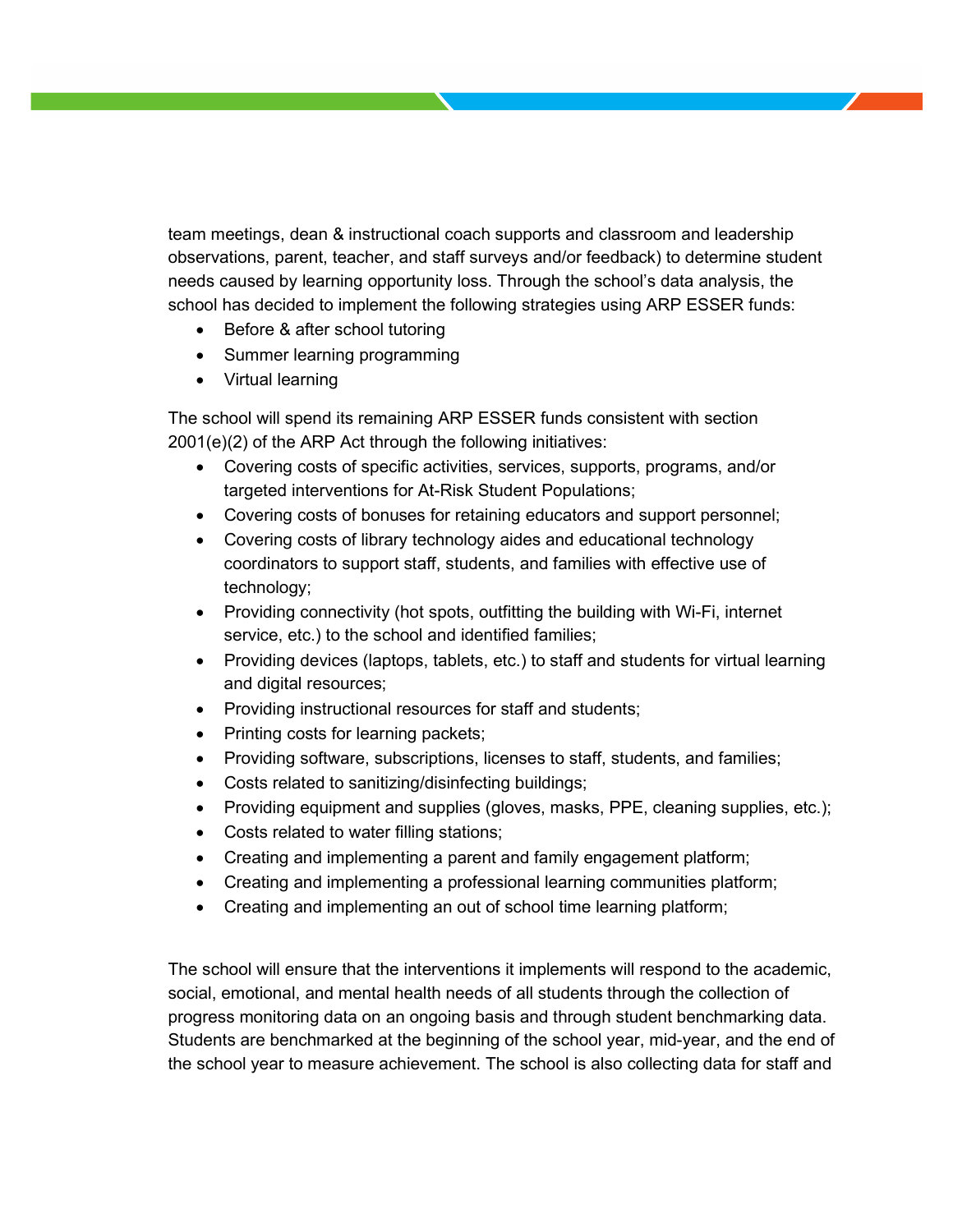students participating in the school's supplemental summer learning program and monitors student progress.

The school will also evaluate implementation fidelity and effectiveness of interventions on an ongoing basis for the following subgroups:

- Student from low-income families
- Students in foster care
- Students experiencing homelessness
- English Learner students
- Migratory students
- Students with disabilities
- Students of color

The school will continue to collect achievement data, demographic and subgroup comparison data, and perception data to monitor student progress, and will revise plans if sufficient student progress is not met for all subgroups. Data is reviewed during grade level team meetings, during school improvement meeting, during dean, classroom, and leadership observations, during National Heritage Academies school quality support meetings, and during family & community meetings like the Title I Parent Meeting. Additionally, the school will continue to ensure that stakeholders are able to provide meaningful feedback to the school's improvement efforts through school staff, family, and board meetings and surveys.

The school has engaged in meaningful consultation with stakeholders and has given the public an opportunity to provide input into the development of its plan. An additional survey seeking stakeholder input from our school community was sent to school staff and administrators, families, and other community members regarding school priorities including the use of ARP-ESSER funds for instructional, social-emotional, and environmental investments to improve the school plan and prevent and reduce learning loss. The school will continue to seek additional stakeholder input into future revision of its plan.